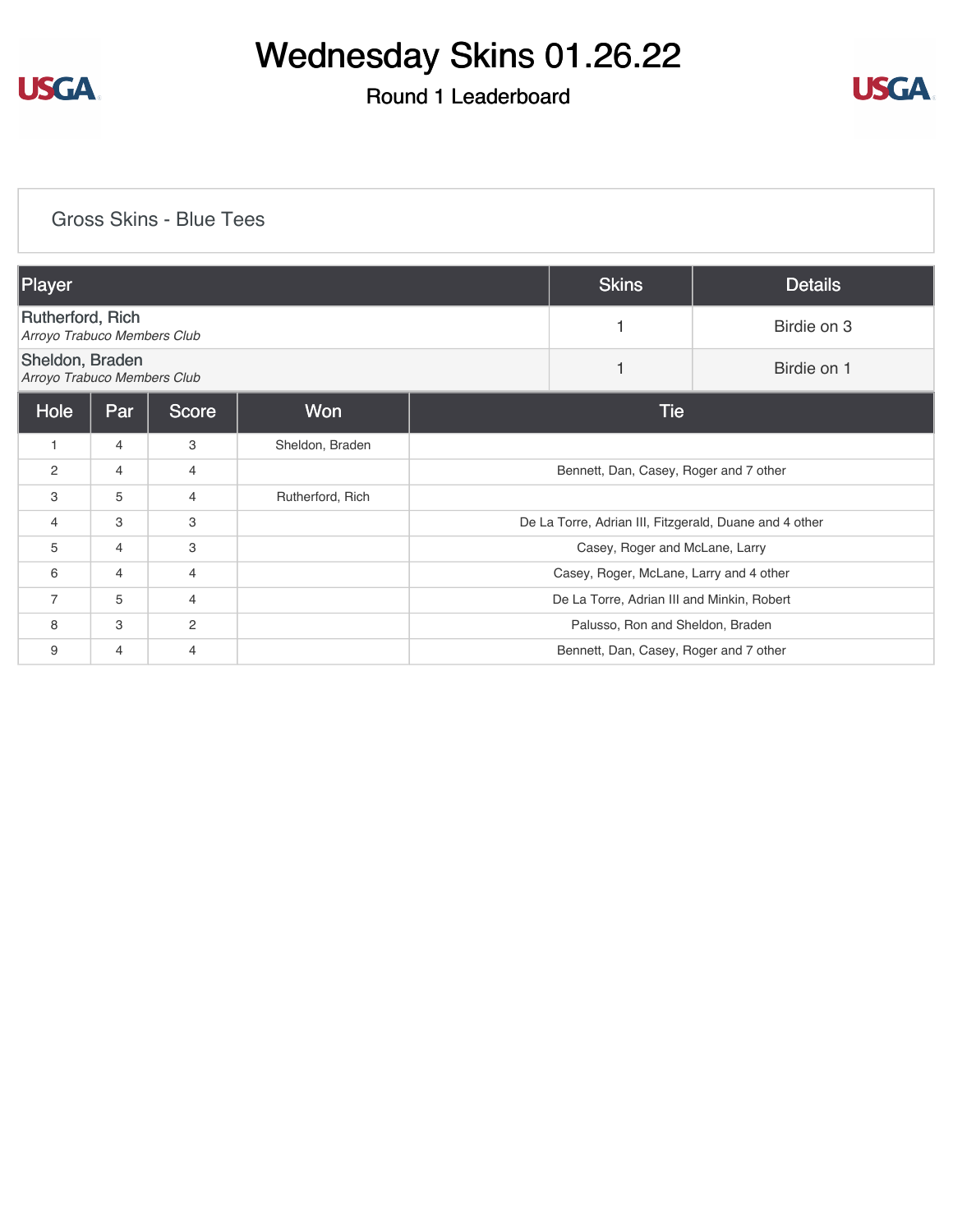

## Round 1 Leaderboard



### [Net Skins - Blue Tees](https://cdn2.golfgenius.com/v2tournaments/8158685495342162049?called_from=&round_index=1)

| Player                                          |     |              |                  | <b>Skins</b>                                           | <b>Details</b>                       |            |  |
|-------------------------------------------------|-----|--------------|------------------|--------------------------------------------------------|--------------------------------------|------------|--|
| Rutherford, Rich<br>Arroyo Trabuco Members Club |     |              |                  |                                                        | Eagle on 3                           |            |  |
| McLane, Larry<br>Arroyo Trabuco Members Club    |     |              |                  |                                                        |                                      | Eagle on 5 |  |
| Hole                                            | Par | <b>Score</b> | Won              | <b>Tie</b>                                             |                                      |            |  |
| 1                                               | 4   | 3            |                  | De La Torre, Adrian III, Godbe, Michael and 1 other    |                                      |            |  |
| 2                                               | 4   | 3            |                  | Bennett, Dan, Casey, Roger and 7 other                 |                                      |            |  |
| 3                                               | 5   | 3            | Rutherford, Rich |                                                        |                                      |            |  |
| 4                                               | 3   | $\mathbf{2}$ |                  | De La Torre, Adrian III, Fitzgerald, Duane and 3 other |                                      |            |  |
| 5                                               | 4   | 2            | McLane, Larry    |                                                        |                                      |            |  |
| 6                                               | 4   | 4            |                  | Casey, Roger, McLane, Larry and 4 other                |                                      |            |  |
| $\overline{7}$                                  | 5   | 4            |                  | De La Torre, Adrian III and Minkin, Robert             |                                      |            |  |
| 8                                               | 3   | $\mathbf{2}$ |                  |                                                        | Palusso, Ron and Sheldon, Braden     |            |  |
| 9                                               | 4   | 3            |                  |                                                        | Bennett, Dan, Kruse, Wes and 4 other |            |  |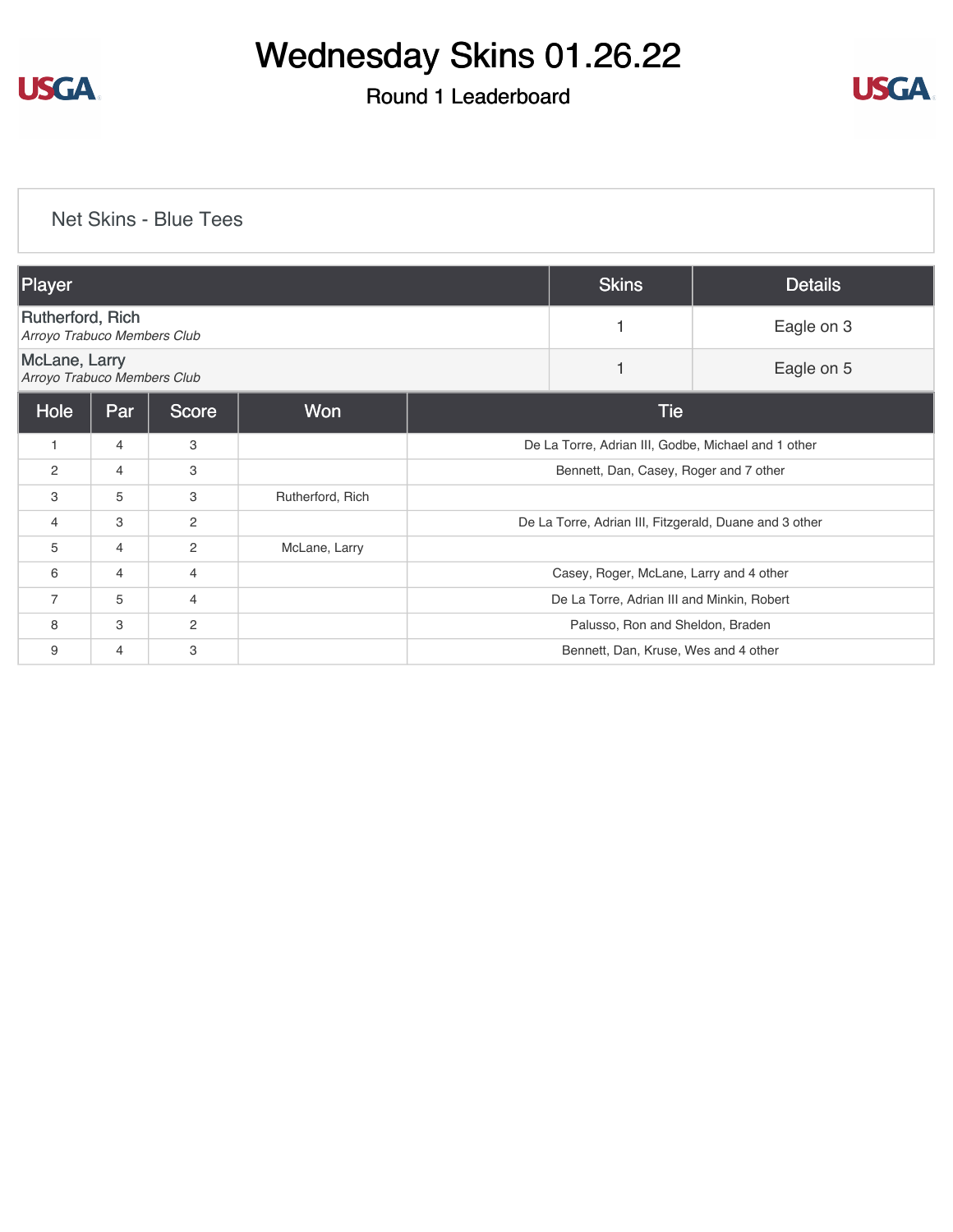

## Round 1 Leaderboard



### [Gross Skins - White Tees](https://cdn2.golfgenius.com/v2tournaments/8158686262195150978?called_from=&round_index=1)

| Player                                      |                |                |              | <b>Skins</b>                             | <b>Details</b> |  |
|---------------------------------------------|----------------|----------------|--------------|------------------------------------------|----------------|--|
| Thomas, Tony<br>Arroyo Trabuco Members Club |                |                |              | $\overline{2}$<br>Birdie on 7, Par on 9  |                |  |
| Hurst, James<br>Arroyo Trabuco Members Club |                |                |              | $\mathbf{1}$                             | Par on 2       |  |
| Smith, Drew<br>Arroyo Trabuco Members Club  |                |                |              | 1                                        | Birdie on 1    |  |
| Szal, Joe<br>Arroyo Trabuco Members Club    |                |                |              | $\mathbf{1}$                             | Birdie on 3    |  |
| Hole                                        | Par            | <b>Score</b>   | Won          |                                          | <b>Tie</b>     |  |
| 1                                           | $\overline{4}$ | 3              | Smith, Drew  |                                          |                |  |
| 2                                           | $\overline{4}$ | $\overline{4}$ | Hurst, James |                                          |                |  |
| 3                                           | 5              | 4              | Szal, Joe    |                                          |                |  |
| 4                                           | 3              | 2              |              | Berube, Robert and Graffius, Mark        |                |  |
| 5                                           | 4              | $\overline{4}$ |              | Hurst, James and Thomas, Tony            |                |  |
| 6                                           | 4              | $\overline{4}$ |              | Graffius, Mark, Hurst, James and 2 other |                |  |
| $\overline{7}$                              | 5              | $\overline{4}$ | Thomas, Tony |                                          |                |  |
| 8                                           | 3              | 3              |              | Berube, Robert, Corbin, Ron and 5 other  |                |  |
| 9                                           | $\overline{4}$ | $\overline{4}$ | Thomas, Tony |                                          |                |  |